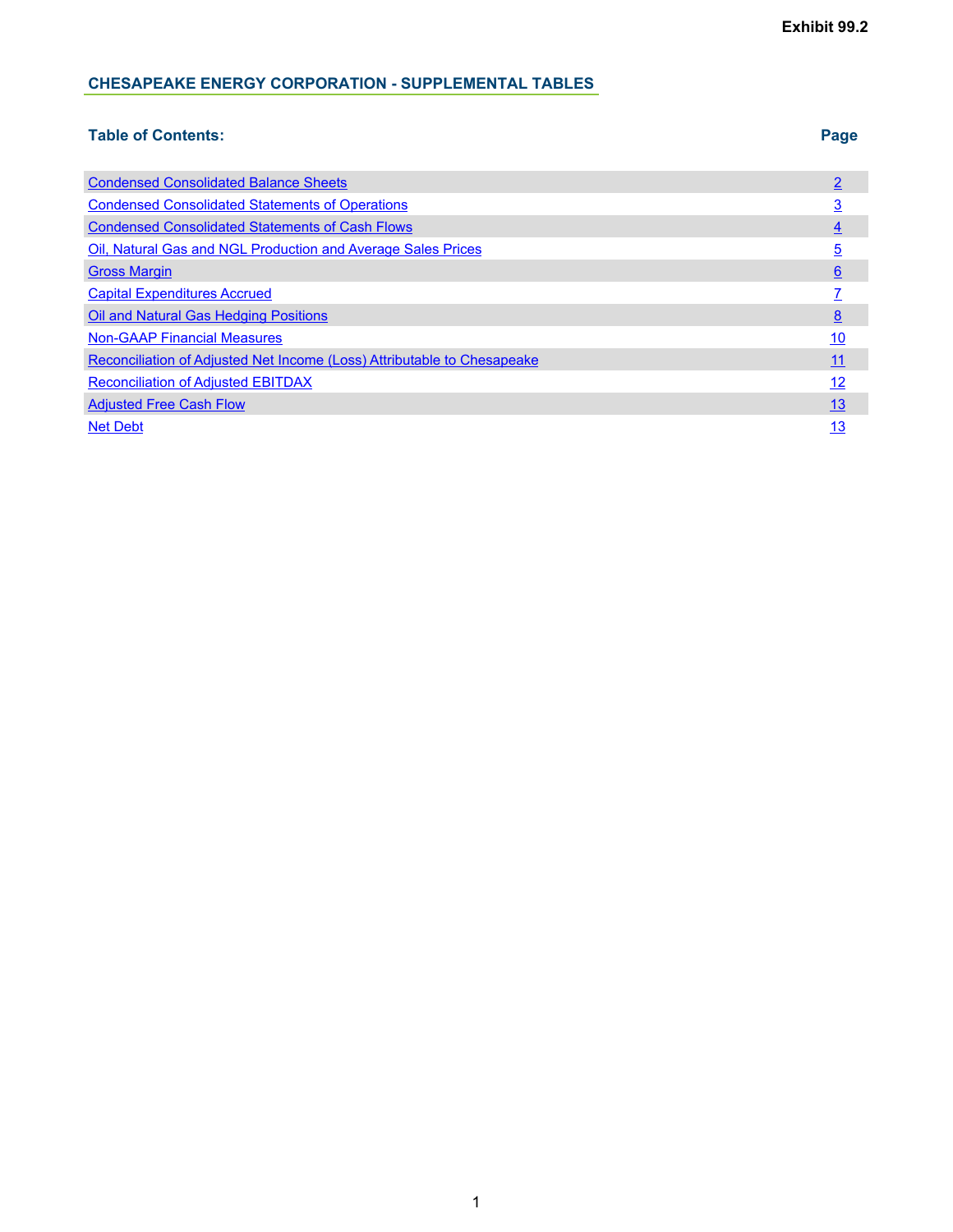## <span id="page-1-0"></span>**CONDENSED CONSOLIDATED BALANCE SHEETS (unaudited)**

|                                                                                                                       | <b>Successor</b> |                   |      |                      |
|-----------------------------------------------------------------------------------------------------------------------|------------------|-------------------|------|----------------------|
| $$$ in millions)                                                                                                      |                  | March 31,<br>2022 |      | December 31,<br>2021 |
| <b>Assets</b>                                                                                                         |                  |                   |      |                      |
| Current assets:                                                                                                       |                  |                   |      |                      |
| Cash and cash equivalents                                                                                             | \$               | 19                | \$   | 905                  |
| Restricted cash                                                                                                       |                  | 9                 |      | 9                    |
| Accounts receivable, net                                                                                              |                  | 1,383             |      | 1,115                |
| Short-term derivative assets                                                                                          |                  | 1                 |      | 5                    |
| Other current assets                                                                                                  |                  | 75                |      | 69                   |
| Total current assets                                                                                                  |                  | 1,487             |      | 2,103                |
| Property and equipment:                                                                                               |                  |                   |      |                      |
| Oil and natural gas properties, successful efforts method                                                             |                  |                   |      |                      |
| Proved oil and natural gas properties                                                                                 |                  | 10,259            |      | 7,682                |
| Unproved properties                                                                                                   |                  | 2,263             |      | 1,530                |
| Other property and equipment                                                                                          |                  | 495               |      | 495                  |
| Total property and equipment                                                                                          |                  | 13,017            |      | 9,707                |
| Less: accumulated depreciation, depletion and amortization                                                            |                  | (1,300)           |      | (908)                |
| Property and equipment held for sale, net                                                                             |                  | 3                 |      | 3                    |
| Total property and equipment, net                                                                                     |                  | 11,720            |      | 8,802                |
| Long-term derivative assets                                                                                           |                  | 8                 |      |                      |
| Other long-term assets                                                                                                |                  | 78                |      | 104                  |
| <b>Total assets</b>                                                                                                   | \$               | 13,293            | \$   | 11,009               |
| Liabilities and stockholders' equity                                                                                  |                  |                   |      |                      |
| Current liabilities:                                                                                                  |                  |                   |      |                      |
| Accounts payable                                                                                                      | \$               | 374               | \$   | 308                  |
| <b>Accrued interest</b>                                                                                               |                  | 39                |      | 38                   |
| Short-term derivative liabilities                                                                                     |                  | 2,638             |      | 899                  |
| Other current liabilities                                                                                             |                  | 1,341             |      | 1,202                |
| <b>Total current liabilities</b>                                                                                      |                  | 4,392             |      | 2,447                |
| Long-term debt, net                                                                                                   |                  | 2,774             |      | 2,278                |
| Long-term derivative liabilities                                                                                      |                  | 393               |      | 249                  |
| Asset retirement obligations, net of current portion                                                                  |                  | 334               |      | 349                  |
| Other long-term liabilities                                                                                           |                  | 17                |      | 15                   |
| <b>Total liabilities</b>                                                                                              |                  | 7,910             |      | 5,338                |
| Contingencies and commitments                                                                                         |                  |                   |      |                      |
| Stockholders' equity:                                                                                                 |                  |                   |      |                      |
| Successor common stock, \$0.01 par value, 450,000,000 shares authorized:<br>127,052,372 and 117,917,349 shares issued |                  | $\mathbf{1}$      |      | 1                    |
| Successor additional paid-in capital                                                                                  |                  | 5,615             |      | 4,845                |
| Retained earnings (accumulated deficit)                                                                               |                  | (233)             |      | 825                  |
| Total stockholders' equity                                                                                            |                  | 5,383             |      | 5,671                |
| Total liabilities and stockholders' equity                                                                            | \$               | 13,293            | - \$ | 11,009               |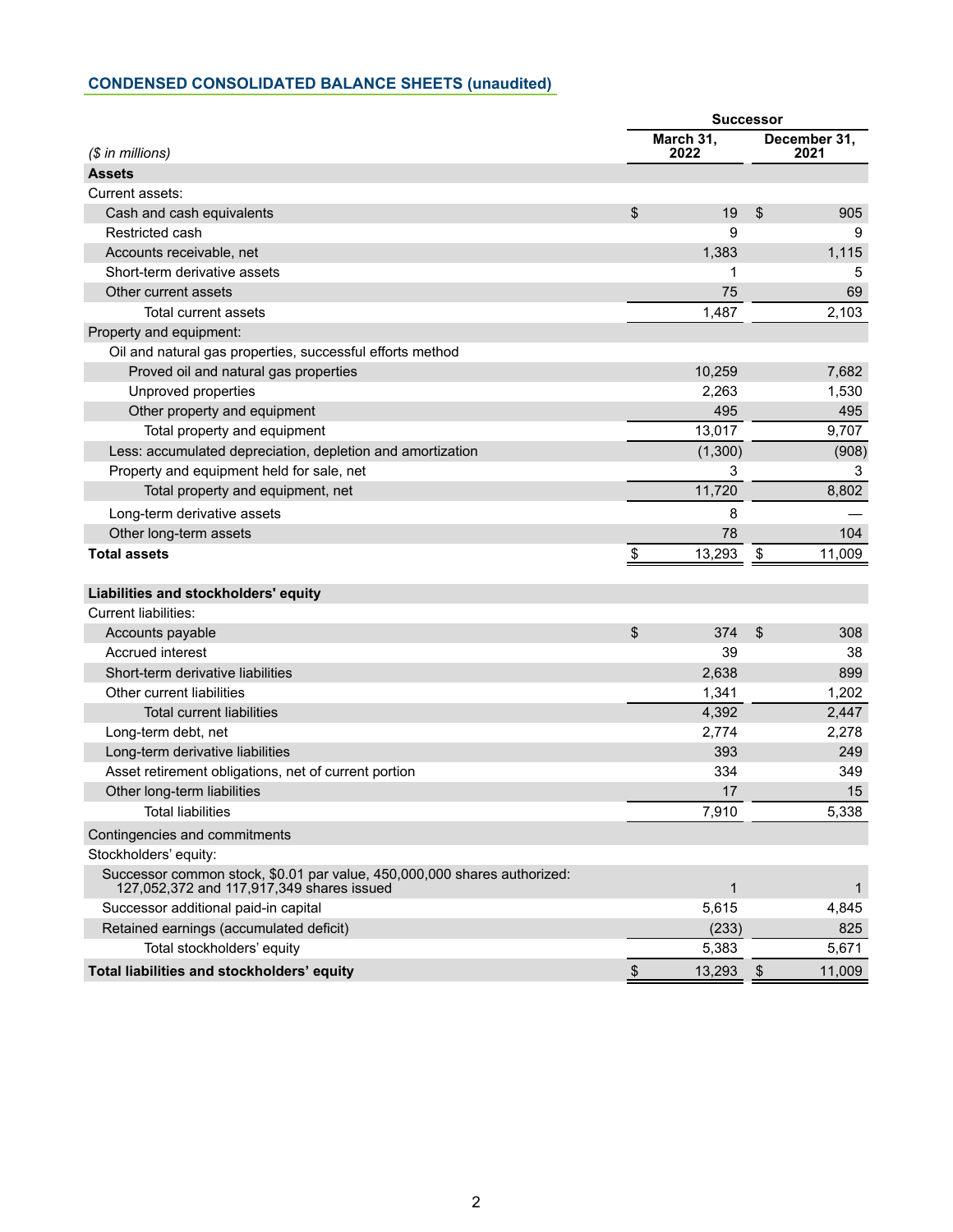# <span id="page-2-0"></span>**CONDENSED CONSOLIDATED STATEMENTS OF OPERATIONS (unaudited)**

|                                                            |                                                          | <b>Successor</b> |                                                                         |                | <b>Predecessor</b> |                                                                         |
|------------------------------------------------------------|----------------------------------------------------------|------------------|-------------------------------------------------------------------------|----------------|--------------------|-------------------------------------------------------------------------|
|                                                            | <b>Three Months</b><br><b>Ended</b><br>March 31,<br>2022 |                  | <b>Period from</b><br>February 10,<br>2021 through<br>March 31,<br>2021 |                |                    | <b>Period from</b><br>January 1,<br>2021 through<br>February 9,<br>2021 |
| (\$ in millions except per share data)                     |                                                          |                  |                                                                         |                |                    |                                                                         |
| <b>Revenues and other:</b>                                 |                                                          |                  |                                                                         |                |                    |                                                                         |
| Oil, natural gas and NGL                                   | \$                                                       | 1,914            | \$                                                                      | 553            | \$                 | 398                                                                     |
| Marketing                                                  |                                                          | 867              |                                                                         | 277            |                    | 239                                                                     |
| Oil and natural gas derivatives                            |                                                          | (2, 125)         |                                                                         | 46             |                    | (382)                                                                   |
| Gains on sales of assets                                   |                                                          | 279              |                                                                         | $\overline{4}$ |                    | 5                                                                       |
| Total revenues and other                                   |                                                          | 935              |                                                                         | 880            |                    | 260                                                                     |
| <b>Operating expenses:</b>                                 |                                                          |                  |                                                                         |                |                    |                                                                         |
| Production                                                 |                                                          | 110              |                                                                         | 40             |                    | 32                                                                      |
| Gathering, processing and transportation                   |                                                          | 242              |                                                                         | 111            |                    | 102                                                                     |
| Severance and ad valorem taxes                             |                                                          | 63               |                                                                         | 24             |                    | 18                                                                      |
| Exploration                                                |                                                          | 5                |                                                                         | $\mathbf{1}$   |                    | $\overline{2}$                                                          |
| Marketing                                                  |                                                          | 851              |                                                                         | 280            |                    | 237                                                                     |
| General and administrative                                 |                                                          | 26               |                                                                         | 15             |                    | 21                                                                      |
| Separation and other termination costs                     |                                                          |                  |                                                                         |                |                    | 22                                                                      |
| Depreciation, depletion and amortization                   |                                                          | 409              |                                                                         | 122            |                    | 72                                                                      |
| Other operating expense (income), net                      |                                                          | 23               |                                                                         | $\overline{2}$ |                    | (12)                                                                    |
| Total operating expenses                                   |                                                          | 1,729            |                                                                         | 595            |                    | 494                                                                     |
| Income (loss) from operations                              |                                                          | (794)            |                                                                         | 285            |                    | (234)                                                                   |
| Other income (expense):                                    |                                                          |                  |                                                                         |                |                    |                                                                         |
| Interest expense                                           |                                                          | (32)             |                                                                         | (12)           |                    | (11)                                                                    |
| Other income                                               |                                                          | 16               |                                                                         | 22             |                    | $\overline{2}$                                                          |
| Reorganization items, net                                  |                                                          |                  |                                                                         |                |                    | 5,569                                                                   |
| Total other income (expense)                               |                                                          | (16)             |                                                                         | 10             |                    | 5,560                                                                   |
| Income (loss) before income taxes                          |                                                          | (810)            |                                                                         | 295            |                    | 5,326                                                                   |
| Income tax benefit                                         |                                                          | (46)             |                                                                         |                |                    | (57)                                                                    |
| Net income (loss) available to common stockholders         | \$                                                       | (764)            | $\sqrt[6]{\frac{1}{2}}$                                                 | 295            | \$                 | 5,383                                                                   |
| Earnings (loss) per common share:                          |                                                          |                  |                                                                         |                |                    |                                                                         |
| <b>Basic</b>                                               | \$                                                       | (6.32)           | \$                                                                      | 3.01           | \$                 | 550.35                                                                  |
| <b>Diluted</b>                                             | \$                                                       | (6.32)           | \$                                                                      | 2.75           | \$                 | 534.51                                                                  |
| Weighted average common shares outstanding (in thousands): |                                                          |                  |                                                                         |                |                    |                                                                         |
| <b>Basic</b>                                               |                                                          | 120,805          |                                                                         | 97,907         |                    | 9,781                                                                   |
| <b>Diluted</b>                                             |                                                          | 120,805          |                                                                         | 107,159        |                    | 10,071                                                                  |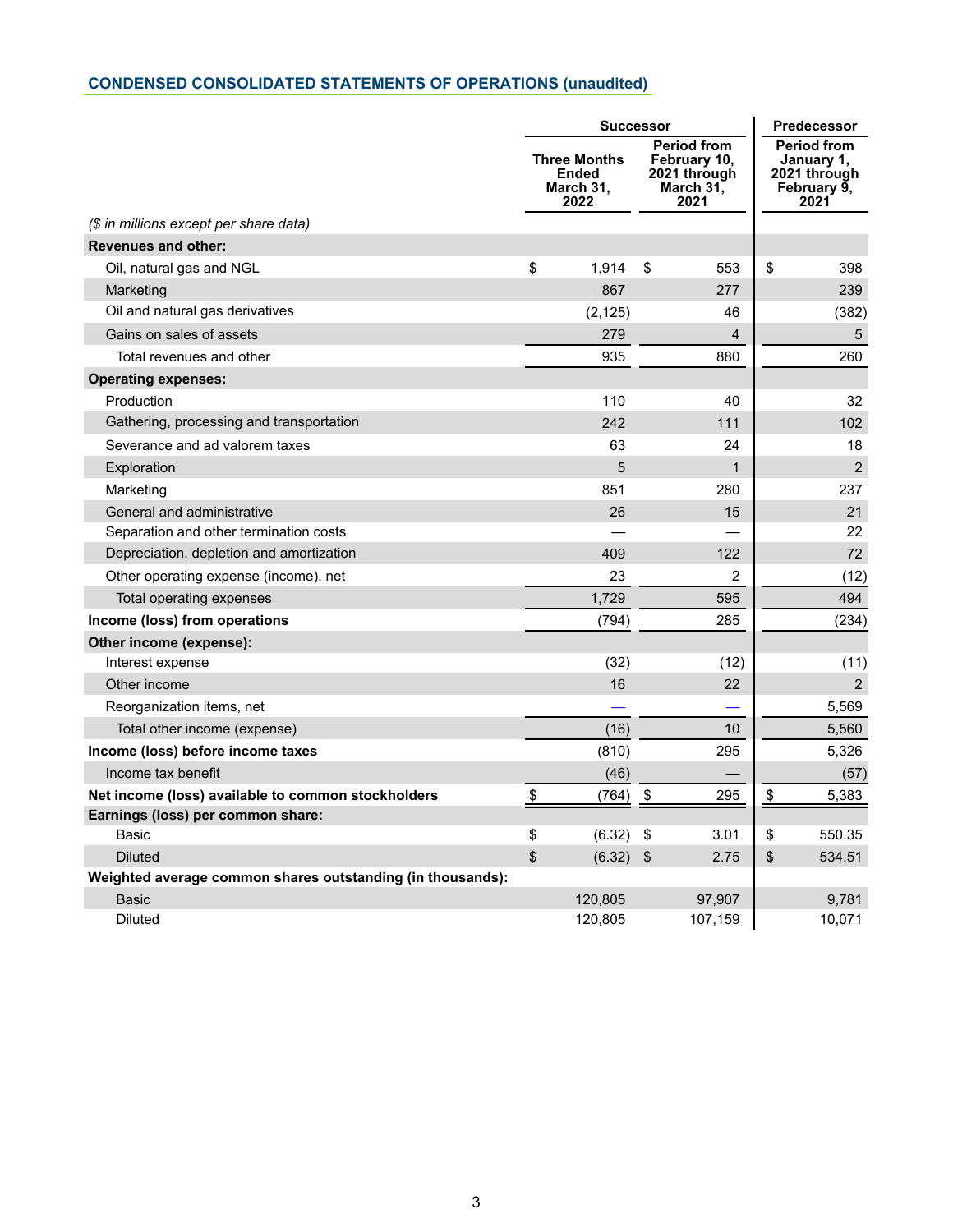# <span id="page-3-0"></span>**CONDENSED CONSOLIDATED STATEMENTS OF CASH FLOWS (unaudited)**

|                                                                                                       | <b>Successor</b>                                  | Predecessor                                                             |                                                                         |  |
|-------------------------------------------------------------------------------------------------------|---------------------------------------------------|-------------------------------------------------------------------------|-------------------------------------------------------------------------|--|
|                                                                                                       | <b>Three Months</b><br>Ended<br>March 31,<br>2022 | <b>Period from</b><br>February 10,<br>2021 through<br>March 31,<br>2021 | <b>Period from</b><br>January 1,<br>2021 through<br>February 9,<br>2021 |  |
| $$$ in millions)                                                                                      |                                                   |                                                                         |                                                                         |  |
| <b>Cash flows from operating activities:</b>                                                          |                                                   |                                                                         |                                                                         |  |
| Net income (loss)                                                                                     | \$<br>(764)                                       | 295<br>-\$                                                              | \$<br>5,383                                                             |  |
| Adjustments to reconcile net income (loss) to net cash provided by<br>(used in) operating activities: |                                                   |                                                                         |                                                                         |  |
| Depreciation, depletion and amortization                                                              | 409                                               | 122                                                                     | 72                                                                      |  |
| Deferred income tax benefit                                                                           |                                                   |                                                                         | (57)                                                                    |  |
| Derivative (gains) losses, net                                                                        | 2,125                                             | (46)                                                                    | 382                                                                     |  |
| Cash payments on derivative settlements, net                                                          | (568)                                             | (32)                                                                    | (17)                                                                    |  |
| Share-based compensation                                                                              | 4                                                 |                                                                         | 3                                                                       |  |
| Gains on sales of assets                                                                              | (279)                                             | (4)                                                                     | (5)                                                                     |  |
| Non-cash reorganization items, net                                                                    |                                                   |                                                                         | (6,680)                                                                 |  |
| Exploration                                                                                           | $\overline{4}$                                    |                                                                         | 2                                                                       |  |
| Other                                                                                                 | (8)                                               | 4                                                                       | 45                                                                      |  |
| Changes in assets and liabilities                                                                     | (70)                                              | 70                                                                      | 851                                                                     |  |
| Net cash provided by (used in) operating activities                                                   | 853                                               | 409                                                                     | (21)                                                                    |  |
| <b>Cash flows from investing activities:</b>                                                          |                                                   |                                                                         |                                                                         |  |
| Capital expenditures                                                                                  | (344)                                             | (77)                                                                    | (66)                                                                    |  |
| Business combination, net                                                                             | (2,006)                                           |                                                                         |                                                                         |  |
| Proceeds from divestitures of property and equipment                                                  | 403                                               | 4                                                                       |                                                                         |  |
| Net cash used in investing activities                                                                 | (1, 947)                                          | (73)                                                                    | (66)                                                                    |  |
| <b>Cash flows from financing activities:</b>                                                          |                                                   |                                                                         |                                                                         |  |
| Proceeds from Exit Credit Facility - Tranche A Loans                                                  | 1,565                                             | 30                                                                      |                                                                         |  |
| Payments on Exit Credit Facility - Tranche A Loans                                                    | (1,065)                                           | (80)                                                                    | (479)                                                                   |  |
| Payments on DIP Facility borrowings                                                                   |                                                   | $\overline{\phantom{0}}$                                                | (1, 179)                                                                |  |
| Proceeds from issuance of senior notes, net                                                           |                                                   |                                                                         | 1,000                                                                   |  |
| Proceeds from issuance of common stock                                                                |                                                   |                                                                         | 600                                                                     |  |
| Proceeds from warrant exercise                                                                        | 1                                                 |                                                                         |                                                                         |  |
| Debt issuance and other financing costs                                                               |                                                   | (3)                                                                     | (8)                                                                     |  |
| Cash paid to repurchase and retire common stock                                                       | (83)                                              |                                                                         |                                                                         |  |
| Cash paid for common stock dividends                                                                  | (210)                                             |                                                                         |                                                                         |  |
| Other                                                                                                 |                                                   | (1)                                                                     |                                                                         |  |
| Net cash provided by (used in) financing activities                                                   | 208                                               | (54)                                                                    | (66)                                                                    |  |
| Net increase (decrease) in cash, cash equivalents and restricted cash                                 | (886)                                             | 282                                                                     | (153)                                                                   |  |
| Cash, cash equivalents and restricted cash, beginning of period                                       | 914                                               | 126                                                                     | 279                                                                     |  |
| Cash, cash equivalents and restricted cash, end of period                                             | \$<br>28                                          | \$<br>408                                                               | \$<br>126                                                               |  |
| Cash and cash equivalents                                                                             | \$<br>19                                          | \$<br>340                                                               | \$<br>40                                                                |  |
| Restricted cash                                                                                       | 9                                                 | 68                                                                      | 86                                                                      |  |
| Total cash, cash equivalents and restricted cash                                                      | \$<br>28                                          | \$<br>408                                                               | \$<br>126                                                               |  |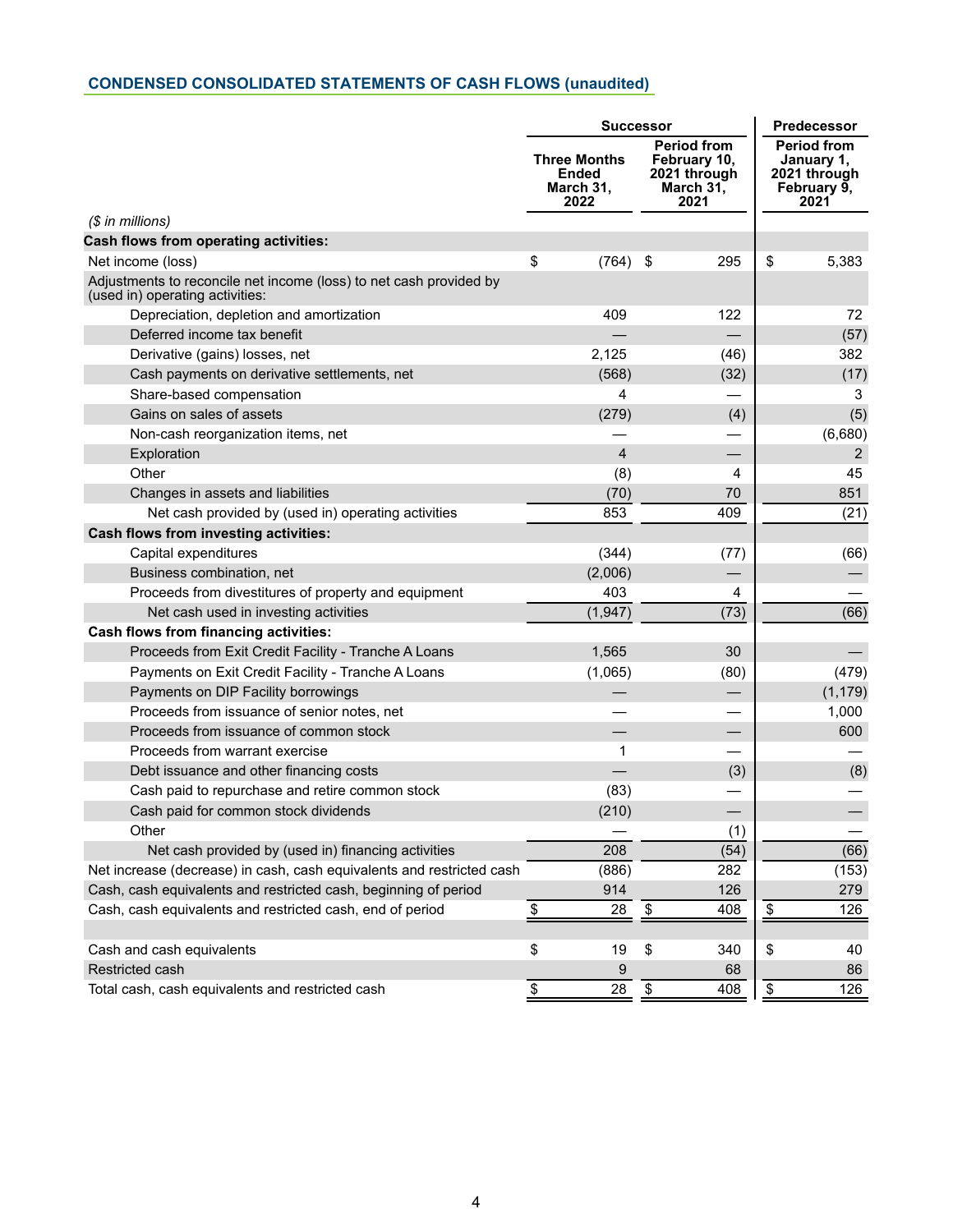### <span id="page-4-0"></span>**OIL, NATURAL GAS AND NGL PRODUCTION AND AVERAGE SALES PRICES (unaudited)**

|                                                            | <b>Successor</b>                  |        |                        |        |                        |        |                        |        |  |  |
|------------------------------------------------------------|-----------------------------------|--------|------------------------|--------|------------------------|--------|------------------------|--------|--|--|
|                                                            | Three Months Ended March 31, 2022 |        |                        |        |                        |        |                        |        |  |  |
|                                                            | Oil                               |        | <b>Natural Gas</b>     |        | <b>NGL</b>             |        | <b>Total</b>           |        |  |  |
|                                                            | <b>MBbl</b><br>per day            | \$/Bbl | <b>MMcf</b><br>per day | \$/Mcf | <b>MBbl</b><br>per day | \$/Bbl | <b>MBoe</b><br>per day | \$/Boe |  |  |
| <b>Marcellus</b>                                           |                                   |        | 1,452                  | 4.66   |                        |        | 242                    | 27.97  |  |  |
| Haynesville                                                |                                   |        | 1,625                  | 4.46   |                        |        | 271                    | 26.73  |  |  |
| Eagle Ford                                                 | 52                                | 95.00  | 129                    | 4.04   | 16                     | 41.09  | 90                     | 68.67  |  |  |
| Powder River Basin                                         | 8                                 | 95.18  | 41                     | 5.45   | 3                      | 53.96  | 17                     | 63.98  |  |  |
| Total                                                      | 60                                | 95.02  | 3,247                  | 4.54   | 19                     | 43.05  | 620                    | 34.31  |  |  |
| Average Realized Price (including<br>realized derivatives) |                                   | 65.64  |                        | 3.08   |                        | 43.05  |                        | 23.79  |  |  |

|                                                                                                                                     |                        | <b>Successor</b>                                     |                        |        |                        |        |                        |        |  |  |  |
|-------------------------------------------------------------------------------------------------------------------------------------|------------------------|------------------------------------------------------|------------------------|--------|------------------------|--------|------------------------|--------|--|--|--|
|                                                                                                                                     |                        | Period from February 10, 2021 through March 31, 2021 |                        |        |                        |        |                        |        |  |  |  |
|                                                                                                                                     | Oil                    |                                                      | <b>Natural Gas</b>     |        | <b>NGL</b>             |        | <b>Total</b>           |        |  |  |  |
|                                                                                                                                     | <b>MBbl</b><br>per day | \$/Bbl                                               | <b>MMcf</b><br>per day | \$/Mcf | <b>MBbl</b><br>per day | \$/Bbl | <b>MBoe</b><br>per day | \$/Boe |  |  |  |
| <b>Marcellus</b>                                                                                                                    |                        |                                                      | 1,283                  | 2.53   |                        |        | 214                    | 15.21  |  |  |  |
| Haynesville                                                                                                                         |                        |                                                      | 524                    | 2.68   |                        |        | 87                     | 16.09  |  |  |  |
| Eagle Ford                                                                                                                          | 66                     | 61.51                                                | 143                    | 6.04   | 18                     | 25.72  | 107                    | 50.07  |  |  |  |
| Powder River Basin                                                                                                                  | 10                     | 58.95                                                | 57                     | 4.82   | 3                      | 34.75  | 23                     | 42.57  |  |  |  |
| Total                                                                                                                               | 76                     | 61.19                                                | 2,007                  | 2.89   | 21                     | 27.20  | 431                    | 25.57  |  |  |  |
| As several $\mathbf{D}$ and $\mathbf{D}$ and $\mathbf{D}$ are at $\mathbf{D}$ and $\mathbf{D}$ are at $\mathbf{D}$ and $\mathbf{D}$ |                        |                                                      |                        |        |                        |        |                        |        |  |  |  |

Average Realized Price (including realized derivatives) 45.68 2.83 27.52 22.59

|                                                            | <b>Predecessor</b>                                   |        |                        |        |                        |        |                        |        |  |  |
|------------------------------------------------------------|------------------------------------------------------|--------|------------------------|--------|------------------------|--------|------------------------|--------|--|--|
|                                                            | Period from January 1, 2021 through February 9, 2021 |        |                        |        |                        |        |                        |        |  |  |
|                                                            | Oil                                                  |        | <b>Natural Gas</b>     |        | <b>NGL</b>             |        | <b>Total</b>           |        |  |  |
|                                                            | <b>MBbl</b><br>per day                               | \$/Bbl | <b>MMcf</b><br>per day | \$/Mcf | <b>MBbl</b><br>per day | \$/Bbl | <b>MBoe</b><br>per day | \$/Boe |  |  |
| <b>Marcellus</b>                                           |                                                      |        | 1,233                  | 2.42   |                        |        | 206                    | 14.49  |  |  |
| Haynesville                                                |                                                      |        | 543                    | 2.44   |                        |        | 90                     | 14.62  |  |  |
| Eagle Ford                                                 | 74                                                   | 53.37  | 165                    | 2.57   | 18                     | 23.94  | 120                    | 40.27  |  |  |
| Powder River Basin                                         | 10                                                   | 51.96  | 61                     | 2.92   | 4                      | 34.31  | 24                     | 34.25  |  |  |
| Total                                                      | 84                                                   | 53.21  | 2,002                  | 2.45   | 22                     | 25.92  | 440                    | 22.63  |  |  |
| Average Realized Price (including<br>realized derivatives) |                                                      | 49.06  |                        | 2.62   |                        | 31.42  |                        | 21.46  |  |  |

|                                                            | <b>Non-GAAP Combined</b>          |        |                        |        |                        |        |                        |        |  |  |  |
|------------------------------------------------------------|-----------------------------------|--------|------------------------|--------|------------------------|--------|------------------------|--------|--|--|--|
|                                                            | Three Months Ended March 31, 2021 |        |                        |        |                        |        |                        |        |  |  |  |
|                                                            | Oil                               |        | <b>Natural Gas</b>     |        | <b>NGL</b>             |        | <b>Total</b>           |        |  |  |  |
|                                                            | <b>MBbl</b><br>per day            | \$/Bbl | <b>MMcf</b><br>per day | \$/Mcf | <b>MBbl</b><br>per day | \$/Bbl | <b>MBoe</b><br>per day | \$/Boe |  |  |  |
| <b>Marcellus</b>                                           |                                   |        | 1,261                  | 2.48   |                        |        | 210                    | 14.90  |  |  |  |
| Haynesville                                                |                                   |        | 532                    | 2.57   |                        |        | 89                     | 15.42  |  |  |  |
| Eagle Ford                                                 | 70                                | 57.66  | 153                    | 4.37   | 18                     | 24.93  | 114                    | 45.46  |  |  |  |
| Powder River Basin                                         | 10                                | 55.84  | 59                     | 3.94   | 4                      | 34.54  | 23                     | 38.75  |  |  |  |
| Total                                                      | 80                                | 57.45  | 2,005                  | 2.69   | 22                     | 26.62  | 436                    | 24.25  |  |  |  |
| Average Realized Price (including<br>realized derivatives) |                                   | 46.23  |                        | 2.70   |                        | 26.62  |                        | 22.20  |  |  |  |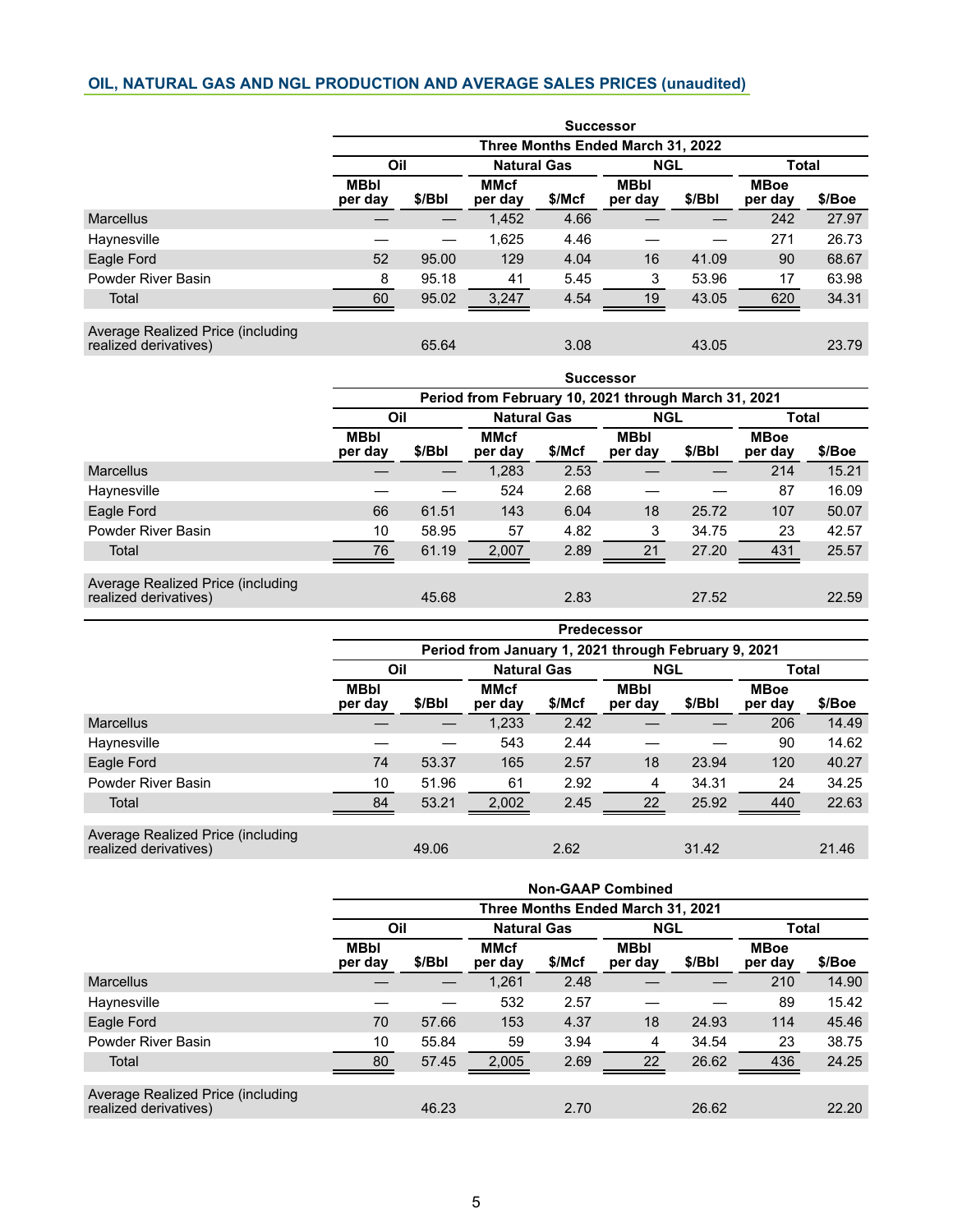<span id="page-5-0"></span>

|                                                      | <b>Successor</b>                          |      |        | <b>Predecessor</b>                                                     |                |        | <b>Non-GAAP</b><br><b>Combined</b>                                     |                |        |                           |                |                                  |  |
|------------------------------------------------------|-------------------------------------------|------|--------|------------------------------------------------------------------------|----------------|--------|------------------------------------------------------------------------|----------------|--------|---------------------------|----------------|----------------------------------|--|
|                                                      | <b>Three Months</b><br>Ended<br>March 31, |      |        | <b>Period from</b><br><b>February 10, 2021</b><br>through<br>March 31, |                |        | <b>Period from</b><br><b>January 1, 2021</b><br>through<br>February 9, |                |        |                           | Ended          | <b>Three Months</b><br>March 31, |  |
|                                                      |                                           | 2022 |        |                                                                        | 2021           |        |                                                                        | 2021           |        |                           |                | 2021                             |  |
| (\$ in millions, except per unit)                    |                                           | \$   | \$/Boe |                                                                        | \$             | \$/Boe |                                                                        | \$             | \$/Boe |                           | \$             | \$/Boe                           |  |
| <b>Marcellus</b>                                     |                                           |      |        |                                                                        |                |        |                                                                        |                |        |                           |                |                                  |  |
| Oil, natural gas and NGL sales                       | \$                                        | 609  | 27.97  | \$                                                                     | 163            | 15.21  | \$                                                                     | 119            | 14.49  | \$                        | 282            | 14.90                            |  |
| <b>Production expenses</b>                           |                                           | 13   | 0.62   |                                                                        | 5              | 0.50   |                                                                        | $\overline{4}$ | 0.50   |                           | 9              | 0.50                             |  |
| Gathering, processing and<br>transportation expenses |                                           | 71   | 3.27   |                                                                        | 42             | 3.94   |                                                                        | 34             | 4.17   |                           | 76             | 4.04                             |  |
| Severance and ad valorem taxes                       |                                           | 4    | 0.15   |                                                                        | $\mathbf{1}$   | 0.09   |                                                                        | $\mathbf{1}$   | 0.07   |                           | $\overline{2}$ | 0.08                             |  |
| Gross margin                                         | \$                                        | 521  | 23.93  | $\sqrt[6]{\frac{1}{2}}$                                                | 115            | 10.68  | $\frac{\$}{\ }$                                                        | 80             | 9.75   | \$                        | 195            | 10.28                            |  |
| <b>Haynesville</b>                                   |                                           |      |        |                                                                        |                |        |                                                                        |                |        |                           |                |                                  |  |
| Oil, natural gas and NGL sales                       | \$                                        | 652  | 26.73  | \$                                                                     | 70             | 16.09  | \$                                                                     | 53             | 14.62  | \$                        | 123            | 15.42                            |  |
| <b>Production expenses</b>                           |                                           | 32   | 1.32   |                                                                        | 6              | 1.50   |                                                                        | $\overline{4}$ | 1.12   |                           | 10             | 1.32                             |  |
| Gathering, processing and<br>transportation expenses |                                           | 65   | 2.67   |                                                                        | 11             | 2.45   |                                                                        | 11             | 2.93   |                           | 22             | 2.67                             |  |
| Severance and ad valorem taxes                       |                                           | 12   | 0.54   |                                                                        | $\overline{c}$ | 0.56   |                                                                        | 2              | 0.54   |                           | 4              | 0.55                             |  |
| Gross margin                                         | \$                                        | 543  | 22.20  | \$                                                                     | 51             | 11.58  | $\boldsymbol{\$}$                                                      | 36             | 10.03  | \$                        | 87             | 10.88                            |  |
| <b>Eagle Ford</b>                                    |                                           |      |        |                                                                        |                |        |                                                                        |                |        |                           |                |                                  |  |
| Oil, natural gas and NGL sales                       | \$                                        | 554  | 68.67  | \$                                                                     | 272            | 50.07  | \$                                                                     | 193            | 40.27  | \$                        | 465            | 45.46                            |  |
| <b>Production expenses</b>                           |                                           | 55   | 6.87   |                                                                        | 24             | 4.40   |                                                                        | 21             | 4.24   |                           | 45             | 4.32                             |  |
| Gathering, processing and<br>transportation expenses |                                           | 84   | 10.41  |                                                                        | 44             | 8.05   |                                                                        | 45             | 9.32   |                           | 89             | 8.65                             |  |
| Severance and ad valorem taxes                       |                                           | 36   | 4.49   |                                                                        | 16             | 3.00   |                                                                        | 13             | 2.69   |                           | 29             | 2.86                             |  |
| Gross margin                                         | \$                                        | 379  | 46.90  | \$                                                                     | 188            | 34.62  | \$                                                                     | 114            | 24.02  | $\boldsymbol{\mathsf{S}}$ | 302            | 29.63                            |  |
| <b>Powder River Basin</b>                            |                                           |      |        |                                                                        |                |        |                                                                        |                |        |                           |                |                                  |  |
| Oil, natural gas and NGL sales                       | \$                                        | 99   | 63.98  | \$                                                                     | 48             | 42.57  | \$                                                                     | 33             | 34.25  | \$                        | 81             | 38.75                            |  |
| <b>Production expenses</b>                           |                                           | 10   | 5.63   |                                                                        | 5              | 4.37   |                                                                        | 3              | 3.37   |                           | 8              | 3.91                             |  |
| Gathering, processing and<br>transportation expenses |                                           | 22   | 13.93  |                                                                        | 14             | 12.65  |                                                                        | 12             | 12.53  |                           | 26             | 12.59                            |  |
| Severance and ad valorem taxes                       |                                           | 11   | 6.52   |                                                                        | 5              | 3.92   |                                                                        | $\overline{2}$ | 2.88   |                           | $\overline{7}$ | 3.44                             |  |
| Gross margin                                         | \$                                        | 56   | 37.90  | \$                                                                     | 24             | 21.63  | \$                                                                     | 16             | 15.47  | \$                        | 40             | 18.81                            |  |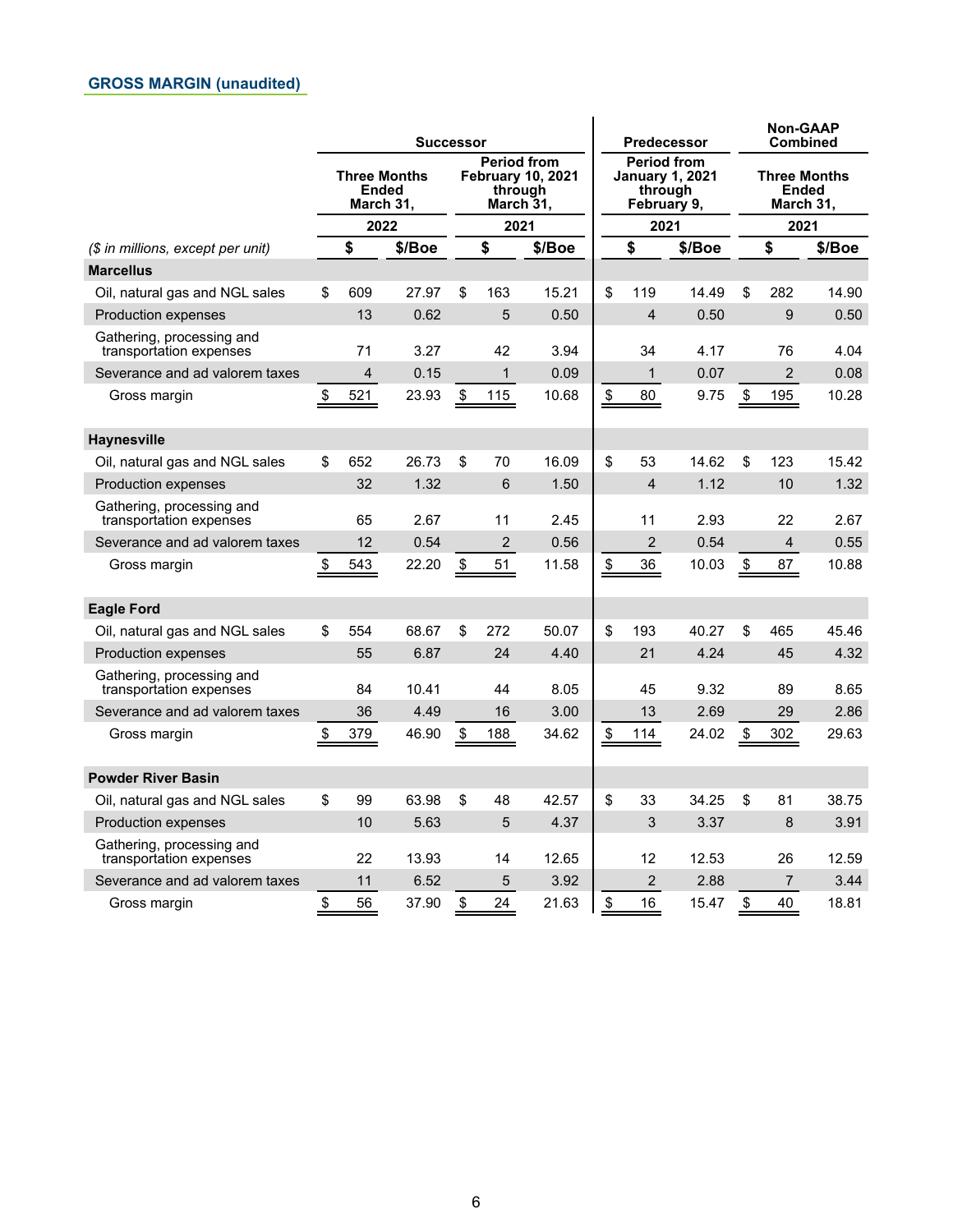## <span id="page-6-0"></span>**CAPITAL EXPENDITURES ACCRUED (unaudited)**

|                                                       |                                                       |     | <b>Successor</b> |                                                                             |                                                                                    | <b>Predecessor</b> | <b>Non-GAAP</b><br><b>Combined</b>             |     |
|-------------------------------------------------------|-------------------------------------------------------|-----|------------------|-----------------------------------------------------------------------------|------------------------------------------------------------------------------------|--------------------|------------------------------------------------|-----|
|                                                       | <b>Three Months</b><br><b>Ended</b><br>March 31, 2022 |     |                  | <b>Period from</b><br><b>February 10, 2021</b><br>through<br>March 31, 2021 | <b>Period from</b><br><b>January 1, 2021</b><br>through<br><b>February 9, 2021</b> |                    | <b>Three Months</b><br>Ended<br>March 31, 2021 |     |
| $$$ in millions)                                      |                                                       |     |                  |                                                                             |                                                                                    |                    |                                                |     |
| Drilling and completion capital<br>expenditures:      |                                                       |     |                  |                                                                             |                                                                                    |                    |                                                |     |
| Marcellus                                             | \$                                                    | 62  | \$               | 39                                                                          | \$                                                                                 | 30                 | \$                                             | 69  |
| Haynesville                                           |                                                       | 192 |                  | 11                                                                          |                                                                                    | 22                 |                                                | 33  |
| Eagle Ford                                            |                                                       | 48  |                  | 8                                                                           |                                                                                    | 9                  |                                                | 17  |
| Powder River Basin                                    |                                                       | 24  |                  |                                                                             |                                                                                    |                    |                                                |     |
| Total drilling and completion<br>capital expenditures |                                                       | 326 |                  | 59                                                                          |                                                                                    | 61                 |                                                | 120 |
| Leasehold and additions to<br>other PP&E              |                                                       | 8   |                  |                                                                             |                                                                                    |                    |                                                |     |
| Capitalized interest                                  |                                                       | 5   |                  |                                                                             |                                                                                    |                    |                                                | 2   |
| Total capital expenditures                            | \$                                                    | 339 | \$               | 61                                                                          | \$                                                                                 | 62                 | \$                                             | 123 |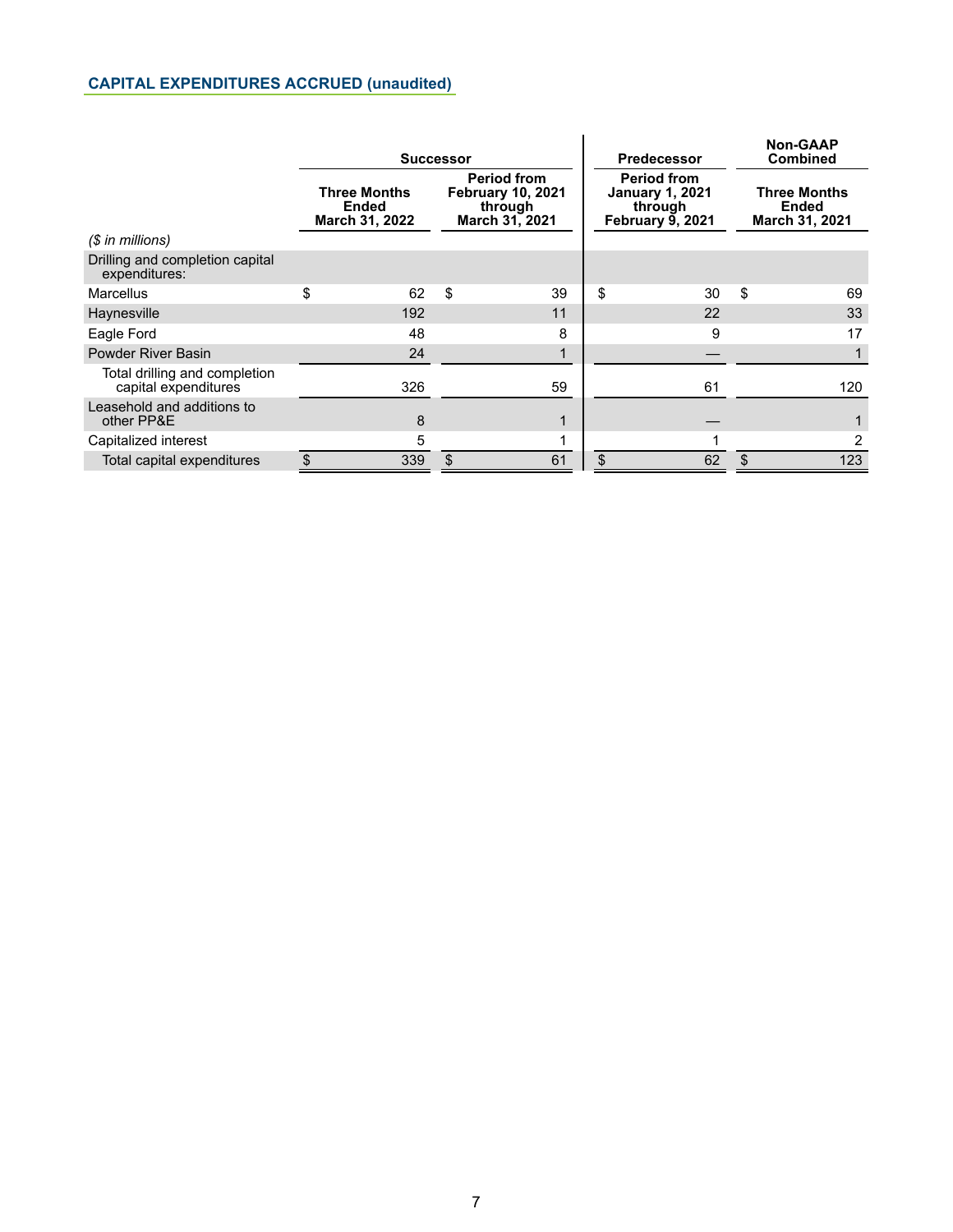## <span id="page-7-0"></span>**OIL AND NATURAL GAS HEDGING POSITIONS AS OF APRIL 29, 2022 (a)**

| <b>Crude Oil Swaps</b> |                           |    |                                     |  |  |  |  |  |  |  |
|------------------------|---------------------------|----|-------------------------------------|--|--|--|--|--|--|--|
|                        | <b>Volume</b><br>(MMBbls) |    | Avg. NYMEX<br><b>Price of Swaps</b> |  |  |  |  |  |  |  |
| Q2 2022 <sup>(b)</sup> | 2.8                       | S. | 43.12                               |  |  |  |  |  |  |  |
| Q3 2022                | 2.7                       | \$ | 44.85                               |  |  |  |  |  |  |  |
| Q4 2022                | 2.6                       | \$ | 45.92                               |  |  |  |  |  |  |  |
| <b>Total 2022</b>      | 8.1                       | \$ | 44.59                               |  |  |  |  |  |  |  |
|                        |                           |    |                                     |  |  |  |  |  |  |  |
| <b>Total 2023</b>      | 19                        | \$ | 47.17                               |  |  |  |  |  |  |  |

|                   | <b>Crude Oil Collars</b>  |                                       |                                      |
|-------------------|---------------------------|---------------------------------------|--------------------------------------|
|                   | <b>Volume</b><br>(MMBbls) | Avg. NYMEX<br><b>Bought Put Price</b> | Avg. NYMEX<br><b>Sold Call Price</b> |
| <b>Total 2023</b> | 5.5                       | 67.98                                 | \$<br>82.10                          |

| <b>Oil Basis Protection Swaps</b> |  |                           |     |                            |  |  |  |
|-----------------------------------|--|---------------------------|-----|----------------------------|--|--|--|
|                                   |  | <b>Volume</b><br>(MMBbls) |     | Avg. NYMEX<br>plus/(minus) |  |  |  |
| Q2 2022 <sup>(b)</sup>            |  | 3.6                       | S   | 0.60                       |  |  |  |
| Q3 2022                           |  | 3.6                       | \$  | 0.89                       |  |  |  |
| Q4 2022                           |  | 3.5                       | -\$ | 0.89                       |  |  |  |
| <b>Total 2022</b>                 |  | 10.7                      | \$  | 0.79                       |  |  |  |
|                                   |  |                           |     |                            |  |  |  |
| <b>Total 2023</b>                 |  | 6.2                       | S   | 0.96                       |  |  |  |

| <b>Natural Gas Swaps</b> |                        |                              |      |  |  |  |  |
|--------------------------|------------------------|------------------------------|------|--|--|--|--|
|                          | <b>Volume</b><br>(Bcf) | Avg. NYMEX<br>Price of Swaps |      |  |  |  |  |
| Q2 2022 <sup>(b)</sup>   | 130                    | \$                           | 2.60 |  |  |  |  |
| Q3 2022                  | 134                    | \$                           | 2.63 |  |  |  |  |
| Q4 2022                  | 117                    | $\boldsymbol{\mathsf{S}}$    | 2.60 |  |  |  |  |
| Total 2022               | 381                    | \$                           | 2.61 |  |  |  |  |
|                          |                        |                              |      |  |  |  |  |
| <b>Total 2023</b>        | 204                    | \$                           | 2.67 |  |  |  |  |
|                          |                        |                              |      |  |  |  |  |
| Total 2024               | 88                     | \$                           | 2.67 |  |  |  |  |
|                          |                        |                              |      |  |  |  |  |
| <b>Total 2025</b>        | 27                     | \$                           | 2.65 |  |  |  |  |
|                          |                        |                              |      |  |  |  |  |

| <b>Natural Gas Swaptions</b> |                        |                                    |
|------------------------------|------------------------|------------------------------------|
|                              | <b>Volume</b><br>(Bcf) | <b>Avg. NYMEX<br/>Strike Price</b> |
| <b>Total 2023</b>            |                        | 2.88<br>ъĐ.                        |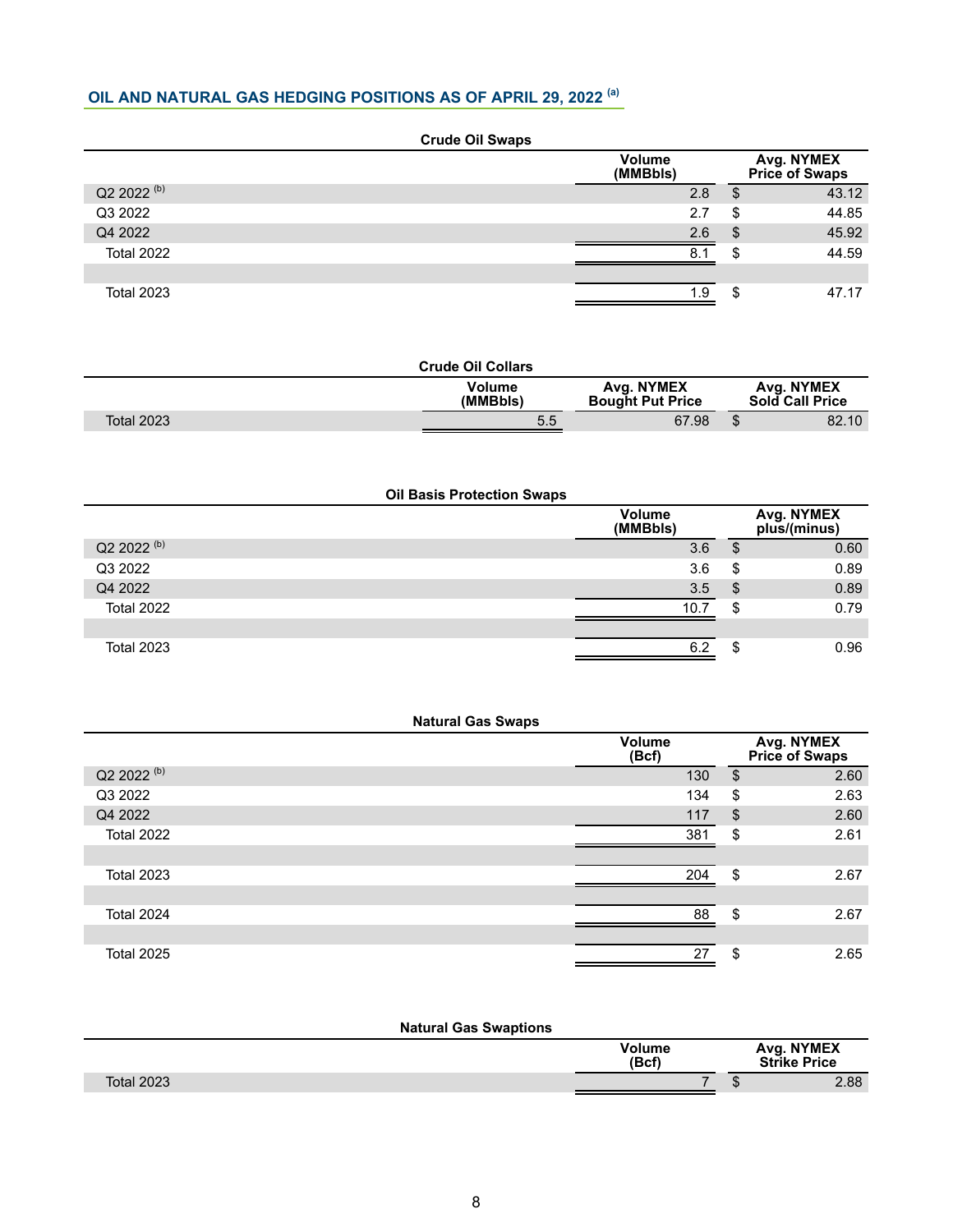| <b>Natural Gas Collars</b> |                        |                                       |    |                                      |  |  |  |  |
|----------------------------|------------------------|---------------------------------------|----|--------------------------------------|--|--|--|--|
|                            | <b>Volume</b><br>(Bcf) | Avg. NYMEX<br><b>Bought Put Price</b> |    | Avg. NYMEX<br><b>Sold Call Price</b> |  |  |  |  |
| Q2 2022 <sup>(b)</sup>     | 90                     | 3.33<br>\$                            | \$ | 4.41                                 |  |  |  |  |
| Q3 2022                    | 94                     | \$<br>3.41                            | \$ | 4.56                                 |  |  |  |  |
| Q4 2022                    | 120                    | -\$<br>3.12                           | \$ | 4.27                                 |  |  |  |  |
| <b>Total 2022</b>          | 304                    | \$<br>3.27                            | \$ | 4.40                                 |  |  |  |  |
|                            |                        |                                       |    |                                      |  |  |  |  |
| <b>Total 2023</b>          | 314                    | \$<br>3.14                            | \$ | 4.86                                 |  |  |  |  |

| <b>Natural Gas Three-Way Collars</b> |                        |                              |      |                                       |      |    |                                      |
|--------------------------------------|------------------------|------------------------------|------|---------------------------------------|------|----|--------------------------------------|
|                                      | <b>Volume</b><br>(Bcf) | Avg. NYMEX<br>Sold Put Price |      | Avg. NYMEX<br><b>Bought Put Price</b> |      |    | Avg. NYMEX<br><b>Sold Call Price</b> |
| Q2 2022 <sup>(b)</sup>               |                        | S                            | 2.41 | \$                                    | 2.90 | \$ | 3.43                                 |
| Q3 2022                              | 6                      | \$                           | 2.41 | \$                                    | 2.90 | \$ | 3.43                                 |
| Q4 2022                              | 6                      | \$                           | 2.41 | \$                                    | 2.90 | \$ | 3.43                                 |
| <b>Total 2022</b>                    | 19                     | \$                           | 2.41 | \$                                    | 2.90 | \$ | 3.43                                 |
|                                      |                        |                              |      |                                       |      |    |                                      |
| <b>Total 2023</b>                    |                        | \$                           | 2.50 | \$                                    | 3.40 | \$ | 3.79                                 |

|                   | <b>Natural Gas Written Call Options</b> |               |      |                            |
|-------------------|-----------------------------------------|---------------|------|----------------------------|
|                   | (Bcf)                                   | <b>Volume</b> |      | Avg. NYMEX<br>strike price |
| <b>Total 2023</b> |                                         | 18            | - 13 | 3.29                       |
|                   |                                         |               |      |                            |

| <b>Natural Gas Basis Protection Swaps</b> |  |                        |                       |                            |  |  |  |
|-------------------------------------------|--|------------------------|-----------------------|----------------------------|--|--|--|
|                                           |  | <b>Volume</b><br>(Bcf) |                       | Avg. NYMEX<br>plus/(minus) |  |  |  |
| Q2 2022 <sup>(b)</sup>                    |  | 105                    | $\sqrt[6]{2}$         | (0.39)                     |  |  |  |
| Q3 2022                                   |  | 103                    | \$                    | (0.44)                     |  |  |  |
| Q4 2022                                   |  | 74                     | $\boldsymbol{\theta}$ | (0.14)                     |  |  |  |
| <b>Total 2022</b>                         |  | 282                    | \$                    | (0.34)                     |  |  |  |
|                                           |  |                        |                       |                            |  |  |  |
| <b>Total 2023</b>                         |  | 134                    | \$                    | (0.03)                     |  |  |  |
|                                           |  |                        |                       |                            |  |  |  |
| Total 2024                                |  | 36                     | \$                    | (0.12)                     |  |  |  |
|                                           |  |                        |                       |                            |  |  |  |
| <b>Total 2025</b>                         |  | 5                      | \$                    | (0.21)                     |  |  |  |

 $\mathcal{L}_\text{max}$  , and the set of the set of the set of the set of the set of the set of the set of the set of the set of the set of the set of the set of the set of the set of the set of the set of the set of the set of the (a) Includes hedges assumed in Marcellus Acquisition

(b) Includes amounts settled in April and May 2022.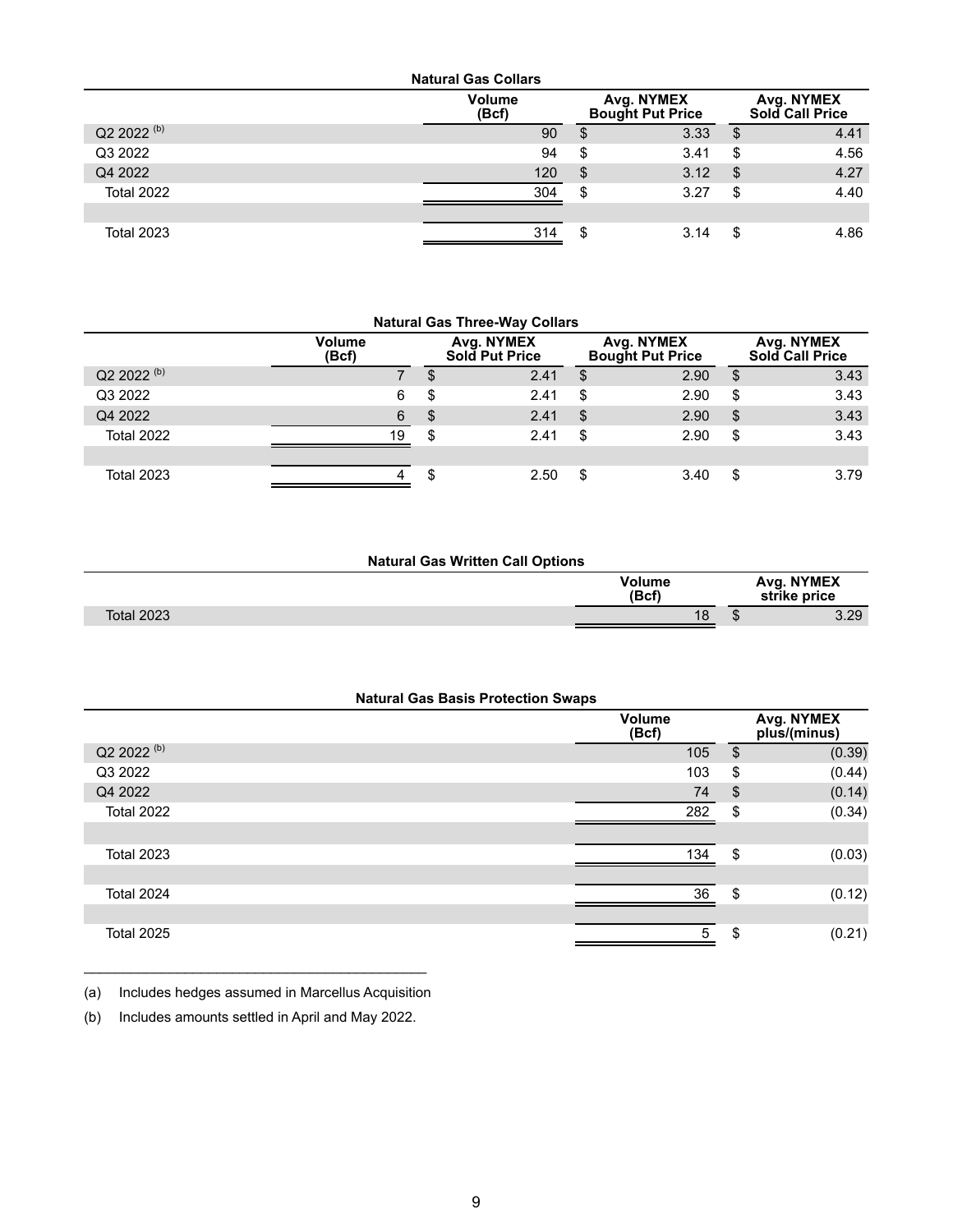#### <span id="page-9-0"></span>**NON-GAAP FINANCIAL MEASURES**

As a supplement to the financial results prepared in accordance with U.S. GAAP, Chesapeake's quarterly earnings releases contain certain financial measures that are not prepared or presented in accordance with U.S. GAAP. These non-GAAP financial measures include Adjusted Net Income (Loss) Attributable to Chesapeake, Adjusted EBITDAX, Free Cash Flow and Net Debt. A reconciliation of each financial measure to its most directly comparable GAAP financial measure is included in the tables below.

These financial measures are non-GAAP and should not be considered as an alternative to, or more meaningful than, net income (loss), earnings (loss) per common share or cash flow provided by operating activities prepared in accordance with GAAP.

Chesapeake believes that the non-GAAP measures presented, when viewed in combination with its financial measures prepared in accordance with GAAP, provide useful information as they exclude certain items management believes affects the comparability of operating results. Management believes these adjusted financial measures are a meaningful adjunct to earnings and cash flows calculated in accordance with GAAP because (a) management uses these financial measures to evaluate the company's trends and performance relative to other oil and natural gas producing companies, (b) these financial measures are comparable to estimates provided by securities analysts, and (c) items excluded generally are one-time items or items whose timing or amount cannot be reasonably estimated. Accordingly, any guidance provide by the company generally excludes information regarding these types of items.

Because not all companies use identical calculations, Chesapeake's non-GAAP measures may not be comparable to similar titled measures of other companies.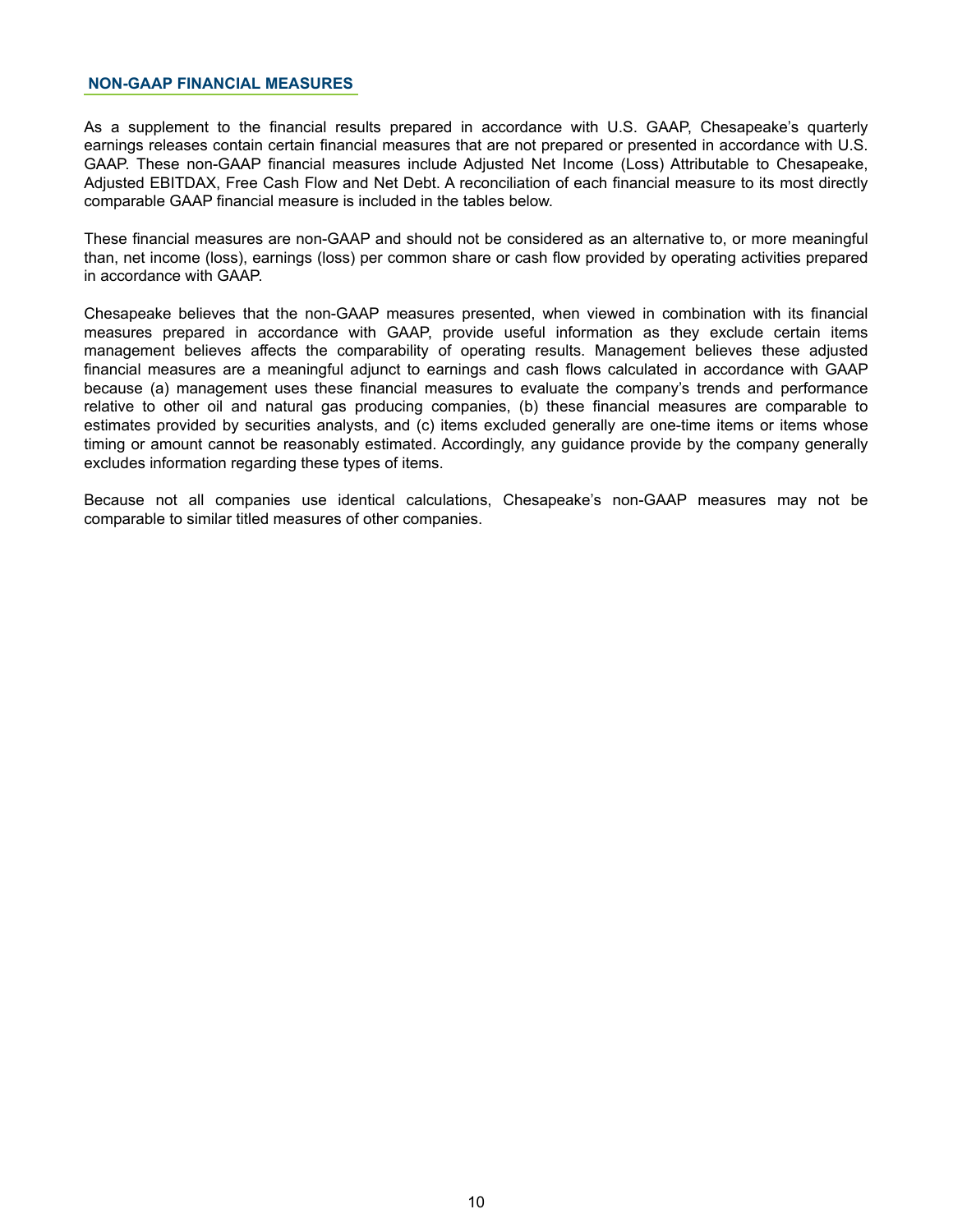#### <span id="page-10-0"></span>**RECONCILIATION OF ADJUSTED NET INCOME (LOSS) ATTRIBUTABLE TO CHESAPEAKE (unaudited)**

|                                                                     | <b>Successor</b>                            |            |    |             |                                                                             |                |                                                                                    | <b>Predecessor</b> |    |          |     |          |
|---------------------------------------------------------------------|---------------------------------------------|------------|----|-------------|-----------------------------------------------------------------------------|----------------|------------------------------------------------------------------------------------|--------------------|----|----------|-----|----------|
|                                                                     | <b>Three Months Ended</b><br>March 31, 2022 |            |    |             | <b>Period from</b><br><b>February 10, 2021</b><br>through<br>March 31, 2021 |                | <b>Period from</b><br><b>January 1, 2021</b><br>through<br><b>February 9, 2021</b> |                    |    |          |     |          |
|                                                                     |                                             | \$         |    | \$/Share    |                                                                             | \$             |                                                                                    | \$/Share           |    | \$       |     | \$/Share |
| (\$ in millions, except per share data)                             |                                             |            |    |             |                                                                             |                |                                                                                    |                    |    |          |     |          |
| Net income (loss) available to common<br>stockholders (GAAP)        | \$                                          | $(764)$ \$ |    | $(6.32)$ \$ |                                                                             | 295            | \$                                                                                 | 3.01               | \$ | 5,383    | \$. | 550.35   |
| Effect of dilutive securities                                       |                                             |            |    |             |                                                                             |                |                                                                                    | (0.26)             |    |          |     | (15.84)  |
| Diluted income (loss) available to<br>common stockholders (GAAP)    | $\sqrt[6]{\frac{1}{2}}$                     | $(764)$ \$ |    | $(6.32)$ \$ |                                                                             | 295            | \$                                                                                 | 2.75               | \$ | 5,383    | \$. | 534.51   |
| <b>Adjustments:</b>                                                 |                                             |            |    |             |                                                                             |                |                                                                                    |                    |    |          |     |          |
| Unrealized (gains) losses on oil and<br>natural gas derivatives     |                                             | 1,538      |    | 12.73       |                                                                             | (113)          |                                                                                    | (1.05)             |    | 369      |     | 36.64    |
| Separation and other termination costs                              |                                             |            |    |             |                                                                             |                |                                                                                    |                    |    | 22       |     | 2.18     |
| Gains on sales of assets                                            |                                             | (279)      |    | (2.31)      |                                                                             | (4)            |                                                                                    | (0.04)             |    | (5)      |     | (0.50)   |
| Other operating expense (income), net                               |                                             | 31         |    | 0.26        |                                                                             | $\overline{2}$ |                                                                                    | 0.02               |    | (12)     |     | (1.19)   |
| Reorganization items, net                                           |                                             |            |    |             |                                                                             |                |                                                                                    |                    |    | (5, 569) |     | (552.97) |
| Other                                                               |                                             | (13)       |    | (0.11)      |                                                                             | (21)           |                                                                                    | (0.20)             |    |          |     |          |
| Tax effect of adjustments <sup>(a)</sup>                            |                                             | (77)       |    | (0.64)      |                                                                             |                |                                                                                    |                    |    | (57)     |     | (5.66)   |
| Effect of dilutive securities                                       |                                             |            |    | (0.52)      |                                                                             |                |                                                                                    |                    |    |          |     |          |
| Adjusted net income attributable to<br><b>Chesapeake (Non-GAAP)</b> | \$                                          | 436        | \$ | 3.09        | - \$                                                                        | 159            | \$                                                                                 | 1.48               | \$ | 131      | \$  | 13.01    |

(a) The 2022 Successor Period includes a tax effect attributed to the 2022 Successor Period reconciling adjustments using an estimated 6% annual effective tax rate. The 2021 Predecessor Period includes an income tax benefit of \$57 million attributed to deferred income tax effects associated with Predecessor accumulated other comprehensive income, eliminated in fresh start accounting.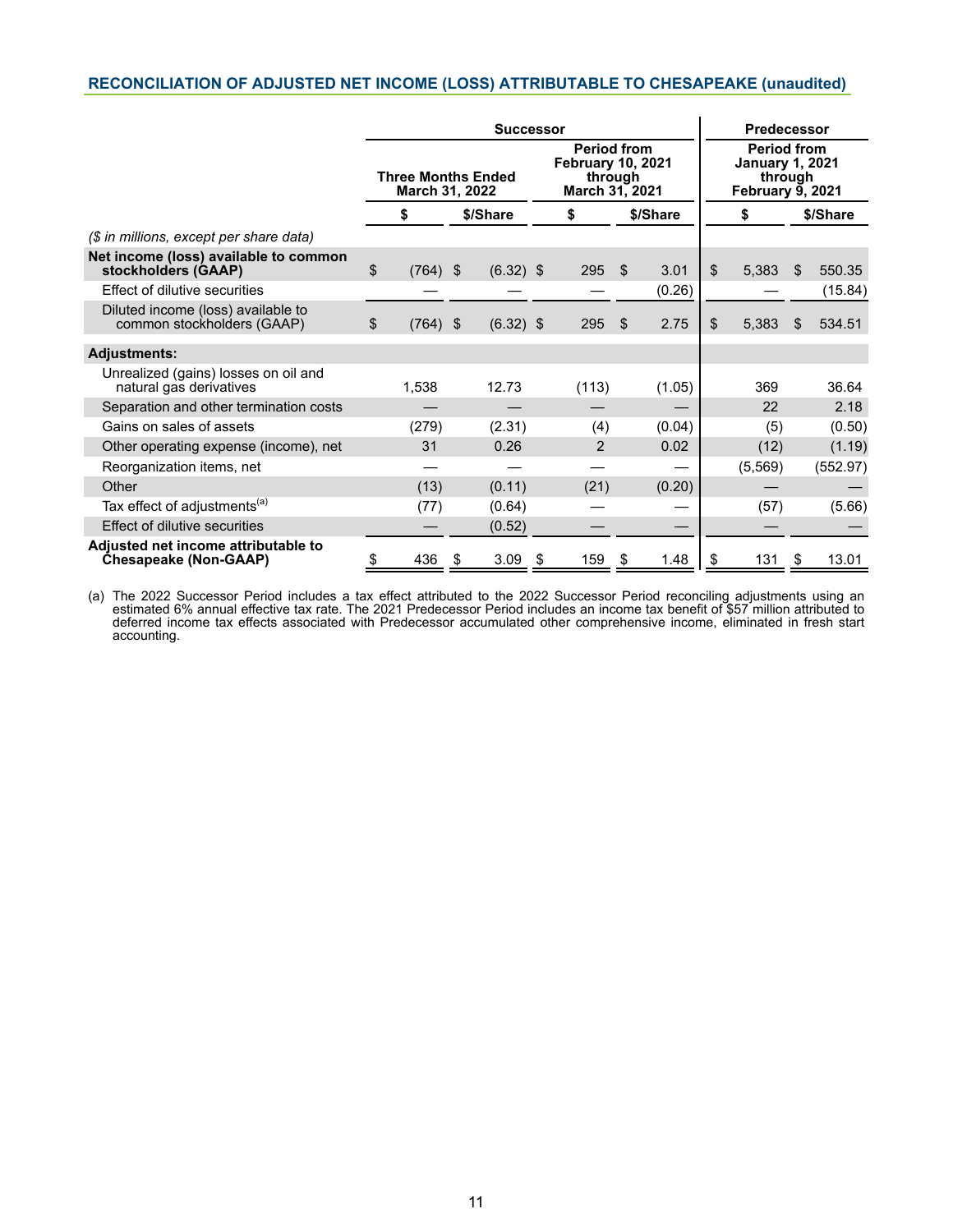# <span id="page-11-0"></span>**RECONCILIATION OF NET INCOME (LOSS) TO ADJUSTED EBITDAX (unaudited)**

|                                                                 |                                                          | <b>Successor</b>                                                                                                                                   | <b>Predecessor</b> | <b>Non-GAAP</b><br><b>Combined</b>                       |
|-----------------------------------------------------------------|----------------------------------------------------------|----------------------------------------------------------------------------------------------------------------------------------------------------|--------------------|----------------------------------------------------------|
|                                                                 | <b>Three Months</b><br><b>Ended</b><br>March 31,<br>2022 | <b>Period from</b><br><b>Period from</b><br>February 10,<br>January 1,<br>2021 through<br>2021 through<br>March 31,<br>February 9,<br>2021<br>2021 |                    | <b>Three Months</b><br><b>Ended</b><br>March 31,<br>2021 |
| $($$ in millions)                                               |                                                          |                                                                                                                                                    |                    |                                                          |
| Net income (loss) (GAAP)                                        | \$<br>$(764)$ \$                                         | 295                                                                                                                                                | \$<br>5,383        | 5,678<br>-\$                                             |
| <b>Adjustments:</b>                                             |                                                          |                                                                                                                                                    |                    |                                                          |
| Interest expense                                                | 32                                                       | $12 \overline{ }$                                                                                                                                  | 11                 | 23                                                       |
| Income tax benefit                                              | (46)                                                     |                                                                                                                                                    | (57)               | (57)                                                     |
| Depreciation, depletion and amortization                        | 409                                                      | 122                                                                                                                                                | 72                 | 194                                                      |
| Exploration                                                     | 5                                                        |                                                                                                                                                    | $\overline{2}$     | 3                                                        |
| Unrealized (gains) losses on oil and natural gas<br>derivatives | 1,538                                                    | (113)                                                                                                                                              | 369                | 256                                                      |
| Separation and other termination costs                          |                                                          |                                                                                                                                                    | 22                 | 22                                                       |
| Gains on sales of assets                                        | (279)                                                    | (4)                                                                                                                                                | (5)                | (9)                                                      |
| Other operating expense (income), net                           | 31                                                       | 2                                                                                                                                                  | (12)               | (10)                                                     |
| Reorganization items, net                                       |                                                          |                                                                                                                                                    | (5, 569)           | (5, 569)                                                 |
| Other                                                           | (13)                                                     | (21)                                                                                                                                               |                    | (21)                                                     |
| <b>Adjusted EBITDAX (Non-GAAP)</b>                              | 913<br>S                                                 | 294<br>\$                                                                                                                                          | 216<br>S           | 510<br>\$                                                |